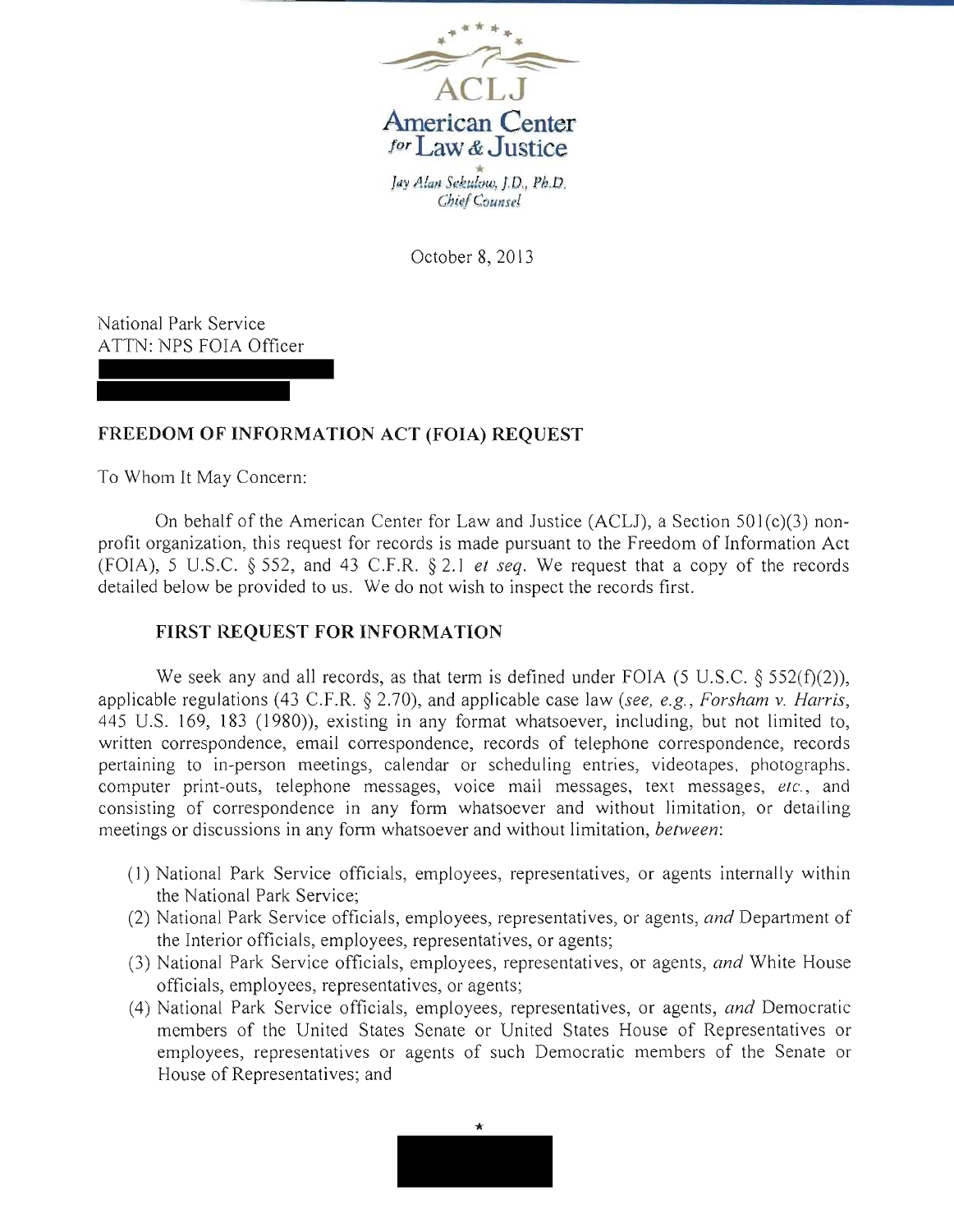(5) National Park Service officials, employees, representatives, or agents, *and* Democratic Party officials, employees, representatives, or agents;

*regarding,* and/or in any way relating to the closure of or limited access of the public, attributed to the current Government shutdown which began on or about October 1,2013, to the National Mall, the World War II Memorial, the Vietnam War Memorial, the Marine Corps Memorial, and any other memorials or monuments usually fully accessible 24 hours per day as well as the American Military Cemetery adjacent to the English Channel on the Normandy coast of France.

## **SECOND REQUEST FOR INFORMATION**

We further seek any and all records, as that term is defined under FOIA (5 U.S.C. § 552(f)(2)), applicable regulations (43 C.F.R. § 2.70), and applicable case law *(see, e.g., Forsham* v. *Harris,* 445 U.S. 169, 183 (1980», existing **in** any format whatsoever, including, but not limited to, written correspondence, email correspondence, records of telephone correspondence, records pertaining to in-person meetings, calendar or scheduling entries, videotapes, photographs, computer print-outs, telephone messages, voice mail messages, text messages, *etc.,* concerning any and all costs associated with the barricading of memorials usually fully accessible to the public 24 hours per day, including, but not limited to, the following:

- (1) Costs associated with purchasing and/or renting barricades;
- (2) Costs associated with transporting the barricades to the respective memorials;
- (3) Costs associated with erecting the barricades around the respective memorials;
- (4) Costs associated with guarding the barricades to ensure they are not breached by members of the public; and
- (5) Any other costs associated with closing and securing such memorials.

The foregoing two requests seek any and all records in the possession of the Department of Interior and/or the National Park Service meeting the above criteria for the period September 1, 2013, through midnight of the date this FOIA request is signed for by NPS personnel.

## **FEES**

Notice is hereby given that as a non-profit corporation requesting these records for its own use, the ACLJ qualifies as an "other requester[]" within the meaning of 5 U.S.C.  $\S$  552(a)(4)(A)(ii)(III) and 43 C.F.R.  $\S$  2.39(a). Pursuant to 43 C.F.R.  $\S$  2.45(b), the ACLJ states that it will use any records released under this FOIA Request to evaluate the operations and activities of the U.S. government.

Pursuant to 43 C.F.R. § 2.45(b), fees shall be waived or reduced when it is determined that disclosure of the requested information is in the public interest because it is likely to contribute significantly to public understanding of the operations or activities of the government and is not primarily in the commercial interest of the requester. The records that are the subject of this request concern constitutional issues involving free speech, as well as potential violations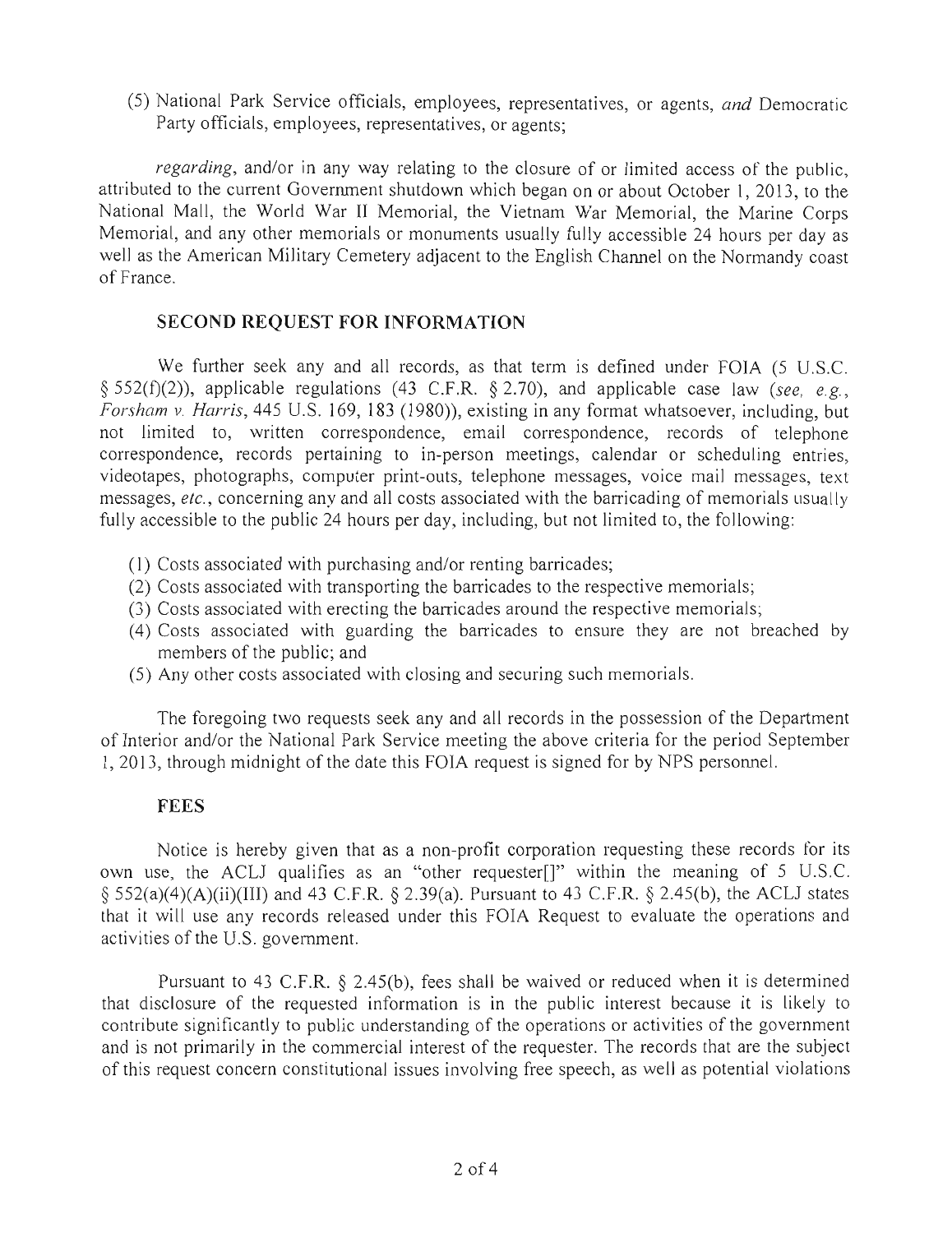of federal statutory law governing the closure of public forums to protected speech. Obviously, such issues are matters of paramount public interest and concern.

As a prominent public interest law firm, the ACLJ is well qualified to analyze and disseminate this information to a large audience of interested persons. Furthermore, because the ACLJ is a non-profit  $501(c)(3)$  organization dedicated to the defense of constitutional liberties secured by law and will not resell the information disclosed in any form, there is no commercial interest at issue. As such, we request that the fee waiver permitted by 43 C.F.R.  $\S$  2.45(b) be applied to this request. However, if you deny this request for a fee waiver or reduction, we request you contact us with the reasonable amounts, as well as the manner of calculating those fees as required by the Freedom of Information Act, prior to any expenditure.

Please search for responsive records regardless of format, medium, or physical characteristics. We request that responsive records be produced in native format, or the format most felicitous to an expedited production. Upon receipt of this request, please take all reasonable steps to preserve relevant public records while the request is pending.

If it is your position that any portion of the requested records is exempt from disclosure, we request that you provide a *Vaughn* index of those documents. *See Vaughn v. Rosen,* 484 F.2d 820 (D.C. Cir. 1973). As you are aware, a *Vaughn* index must describe each document claimed as exempt with sufficient specificity "to permit a reasoned judgment as to whether the material is actually exempt under FOIA." *Founding Church of Scientology v. Bell*, 603 F.2d 945, 949 (D.C. Cir. 1979). Moreover, the *Vaughn* index must "describe each document or portion thereof withheld, and for each withholding it must discuss the consequences of disclosing the soughtafter information." *King v. Us. Dep 't ofJustice,* 830 F.2d 210,223-24 (D.C. Cir. 1987).

In the event that some portions of the requested records are properly exempt from disclosure, please disclose any reasonably segregable, non-exempt portions of the requested records. *See* 5 U.S.C. § 552(b). Pursuant to regulation, please clearly indicate the amount of exempt information redacted on the released portion of the record at the place in the record where such redaction is made. If it is your position that a document contains non-exempt segments and that those non-exempt segments are so dispersed throughout the documents as to make segregation impossible, please state what portion of the document is non-exempt and how the material is dispersed through the document. *Mead Data Cent. v. Us. Dep't ofthe Air Force,*  566 F.2d 242, 261 (D.C. Cir. 1977). Claims of non-segregability must be made with the same detail as required for claims of exemptions in a *Vaughn* index. If a request is denied in whole. please state specifically that it is not reasonable to segregate portions of the record for release.

If you have any questions about this request, please do not hesitate to contact our office at 757-226-2489 or contact@aclj.org. Please send the requested documents to:

Legal Department American Center for Law and Justice